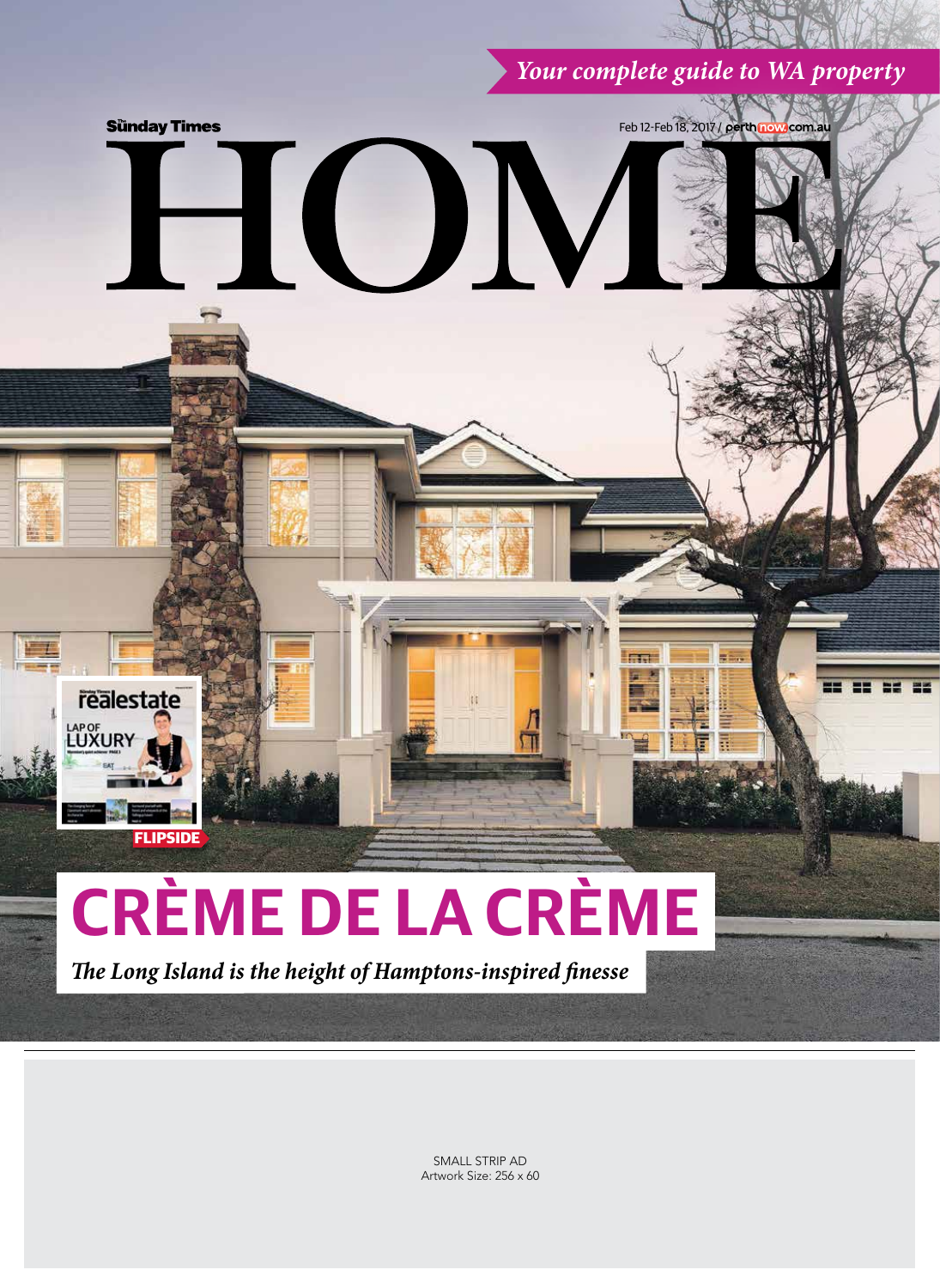**DISPLAY**

# *features you'll love*

### **HAMPTONS LOVE AFFAIR**

From the weatherboards and white-painted timber panelling to the stonework, feature ceilings, architraves and deep skirting boards, you'll fall in love with this elegant style.

#### **DINNER PARTIES**

Kitted out with a freestanding second oven, a classic butler's sink and loads of extra worktop and storage, this five-star scullery has it all.

#### **VISITORS WELCOME**

The Long Island will happily accommodate several generations under the same roof thanks to a thoughtful layout that includes a ground floor guest suite with ensuite bathroom, kitchenette, courtyard and private entry.



# AMPTONS SOF

**ARGUABLY** the crème de la crème style display homes in Perth, C<br>Applecross showcase illustrate<br>are falling hard for the elegant style. RGUABLY the crème de la crème of Hamptonsstyle display homes in Perth, Oswald Homes' Applecross showcase illustrates homebuyers

From the weatherboards and white-painted timber panelling to the stonework, feature ceilings, architraves and deep skirting boards, the Long Island brings together layer upon layer of texture, tone and detail, all wrapped up with Oswald's customary high level of finish and craftsmanship.

Oswald Homes principal designer Brook Leber says the traditional style and classic details of a Hamptons home resonates with people looking for a softer, more comforting alternative to contemporary and minimalist housing styles.

"The Hamptons style is casual and relaxed, but in an elegant, sophisticated way," Brook says.

"It's a style that will age gracefully, looking good year after year. It will also slip easily into a range of streetscapes, including new estates as well as established suburbs close to the city.'

Open until the middle of the year, the Long Island is an impressive five-bedroom, three-bathroom family home offering almost 600sq m of deluxe space.

It will happily accommodate several generations under the same roof thanks to a thoughtful layout that includes a ground floor guest suite with ensuite bathroom, kitchenette, courtyard and private entry. Brook says the deluxe guest suite is not only



perfect for long-stay visitors, but it is also a selfcontained wing ideal for live-in grandparents or grown-up children yet to fly the coup.

"Household demographics have been changing in recent years and more families are talking to Oswald about designs that bring several generations together in the one home, whether they are after a grand two storey or a modern single storey with all the finishing touches," she says.

At the heart of the Long Island are a spectacular kitchen and a 'great room'. The great room adjoins a secondary living space dressed as a formal dining room with doors opening directly out to the gardens.

Another set of French doors open the great room up to the gardens, while a third set seamlessly

HALF PAGE HORIZONTAL AD Artwork Size: 175 x 256